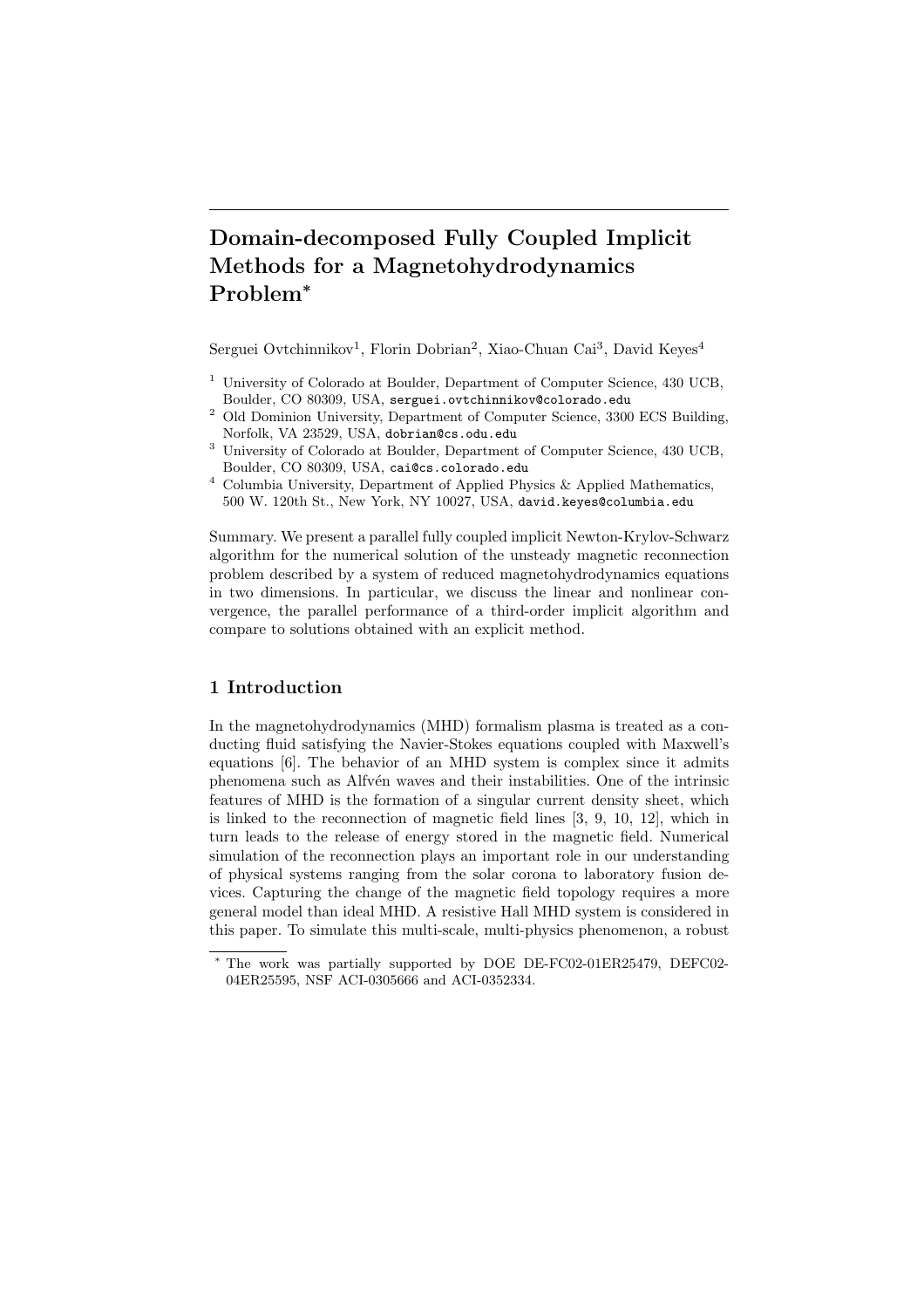solver has to be applied in order to deal with the high degree of nonlinearity and the nonsmooth blowup behavior in the system. One of the successful approaches to the numerical solution of the MHD system is based on the splitting of the system into two parts, where equations for the current and the vorticity are advanced in time, and the corresponding potentials are obtained by solving Poisson-like equations in a separate step. In such an explicit approach, to satisfy the CFL condition, the time step may become very small, especially in the case of fine meshes, and the Poisson solves must therefore be performed frequently. On the other hand, implicit time stepping presents an alternative approach that may allow the use of larger time steps. However, the non-smooth nature of the solution often results in convergence difficulties. In this work we take a fully coupled approach such that no operator splitting is applied to the system of MHD equations. More precisely, we first apply a third-order implicit time integration scheme, and then, to guarantee nonlinear consistency, we use a one-level Newton-Krylov-Schwarz algorithm to solve the large sparse nonlinear system of algebraic equations containing all physical variables at every time step. The focus of this paper is on the convergence and parallel performance studies of the proposed implicit algorithm.

## 2 Model MHD Problem

We consider a model MHD problem described as follows [2, 7]:

$$
\begin{cases}\n\nabla^2 \phi = U \\
\nabla^2 \psi = \frac{1}{d_e^2} (\psi - F) \\
\frac{\partial U}{\partial t} + [\phi, U] = \frac{1}{d_e^2} [F, \psi] + \nu \nabla^2 U \\
\frac{\partial F}{\partial t} + [\phi, F] = \rho_s^2 [U, \psi] + \eta \nabla^2 (\psi - \psi^0),\n\end{cases} (1)
$$

where U is the vorticity, F is the canonical momentum,  $\phi$  and  $\psi$  are the stream functions for the vorticity and current density, respectively,  $\nu$  is the plasma viscosity,  $\eta$  is the normalized resistivity,  $d_e = c/\omega_{pe}$  is the inertial skin depth, and  $\rho_s = \sqrt{T_e/T_i \rho_i}$  is the ion sound Larmor radius. The current density is obtained by  $J = (F - \psi)/d_e^2$ . The Poisson bracket is defined as:  $[A, B] \equiv (\partial A/\partial x)(\partial B/\partial y) - (\partial A/\partial y)(\partial B/\partial x)$ . Every variable in the system is assumed to be the sum of an equilibrium and a perturbation component; i.e.  $\phi = \phi^0 + \phi^1$ ,  $\psi = \psi^0 + \psi^1$ ,  $U = U^0 + U^1$ , and  $F = F^0 + F^1$ , where  $\phi^0 = U^0 = 0$ ,  $\psi^0 = \cos(x)$ , and  $F^0 = (1 + d_e^2) \cos(x)$  are the equilibrium components. After substitutions, we arrive at the following system for the perturbed variables: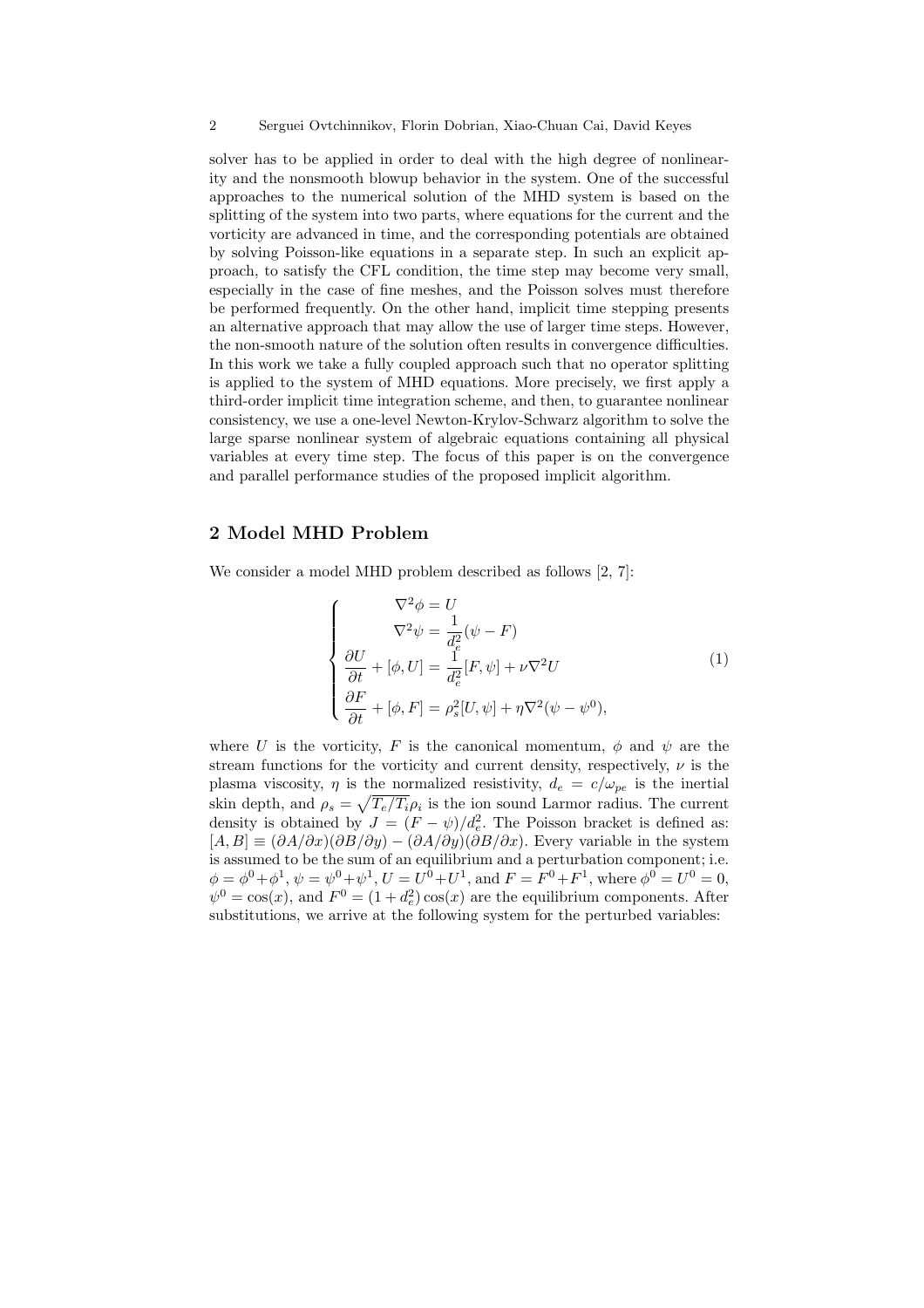$$
\begin{cases}\n\nabla^2 \phi^1 = U^1 \\
\nabla^2 \psi^1 = \frac{1}{d_e^2} (\psi^1 - F^1) \\
\frac{\partial U^1}{\partial t} + [\phi^1, U^1] = \frac{1}{d_e^2} [F^1, \psi^1] + \nu \nabla^2 U^1 + \frac{1}{d_e^2} \left( \frac{\partial \psi^1}{\partial y} F_{eqx} + \frac{\partial F^1}{\partial y} B_{eqy} \right) \\
\frac{\partial F^1}{\partial t} + [\phi^1, F^1] = \rho_s^2 [U^1, \psi^1] + \eta \nabla^2 \psi^1 + \left( \frac{\partial \phi^1}{\partial y} F_{eqx} + \rho_s^2 \frac{\partial U^1}{\partial y} B_{eqy} \right),\n\end{cases} (2)
$$

where  $F_{eqx} = -(1 + d_e^2) \sin(x)$  and  $B_{eqy} = \sin(x)$ . The system is defined on a rectangular domain  $\Omega \equiv [l_x, l_y] \equiv [2\pi, 4\pi]$ , and doubly periodic boundary conditions are assumed. For initial conditions, we use a nonzero initial perturbation in  $\phi^1$  and a zero initial perturbation in  $\psi^1$ . The exact form of the perturbation follows after some useful definitions. The aspect ratio is  $\epsilon = l_x/l_y$ . The perturbation's magnitude is scaled by  $\delta = 10^{-4}$ . We define  $\tilde{d}_e = \max\{d_e, \rho_s\}$  and  $\gamma = \epsilon \tilde{d}_e$ . For the initial value of the  $\phi$  perturbation we use  $\overline{a}$  $\mathbf{r}$ 

$$
\phi^{1}(x, y, 0) = \begin{cases} \delta \frac{\gamma}{\epsilon} \operatorname{erf}\left(\frac{x}{\sqrt{2}\tilde{d}_{\epsilon}}\right) \sin(\epsilon y) & \text{if } 0 \leq x < \frac{\pi}{2} \\ -\delta \frac{\gamma}{\epsilon} \operatorname{erf}\left(\frac{x - \pi}{\sqrt{2}\tilde{d}_{\epsilon}}\right) \sin(\epsilon y) & \text{if } \frac{\pi}{2} \leq x < \frac{3\pi}{2} \\ \delta \frac{\gamma}{\epsilon} \operatorname{erf}\left(\frac{x - 2\pi}{\sqrt{2}\tilde{d}_{\epsilon}}\right) \sin(\epsilon y) & \text{if } \frac{3\pi}{2} \leq x \leq 2\pi. \end{cases} \tag{3}
$$

Other quantities are set as:  $U^1(x, y, 0) = \nabla^2 \phi^1(x, y, 0)$  and  $F^1(x, y, 0) =$  $\psi^1(x,y,0) - d_e \nabla^2 \psi^1(x,y,0)$ . From now on, we drop the superscript and assume that the four fields  $\phi$ ,  $\psi$ , U and F represent the perturbed components only. In order to connect the stream functions to physical quantities the following definitions are used:  $\mathbf{v} = e_z \times \nabla \phi$  and  $\mathbf{B} = B_0 e_z + \nabla \psi \times e_z$ . Here **B** stands for the total magnetic field,  $B_0$  is the guiding field in the z direction, and  $\bf{v}$  is the velocity in the plane perpendicular to the guiding field.

We discretize the system of PDEs with finite differences on a uniform mesh of sizes  $h_x$  and  $h_y$  in x and y directions, respectively. At time level  $t^k$ , we denote the grid values of the unknown functions  $\phi(x, y, t)$ ,  $\psi(x, y, t)$ ,  $U(x, y, t)$ , and  $F(x, y, t)$ , as  $\phi_{i,j}^k$ ,  $\psi_{i,j}^k$ ,  $U_{i,j}^k$ , and  $F_{i,j}^k$ . The time independent components of the system (2) are discretized with the standard second-order central difference method. For the time discretization, we use some multistep formulas, known as backward differentiation formulas (BDF) [8]. In this paper, we focus on a third-order temporal and second-order spatial discretizations as shown in (4), where  $R_{\phi}^{k+1}(i, j)$ ,  $R_{\psi}^{k+1}(i, j)$ ,  $R_{U}^{k+1}(i, j)$ , and  $R_{F}^{k+1}(i, j)$  are the second-order accurate spatial discretizations of the time-independent components. We need to know solutions at time steps  $k-2$ ,  $k-1$  and k in order to compute a solution at time step  $k+1$  in (4). Lower order schemes are employed at the beginning of the time integration for these start-up values.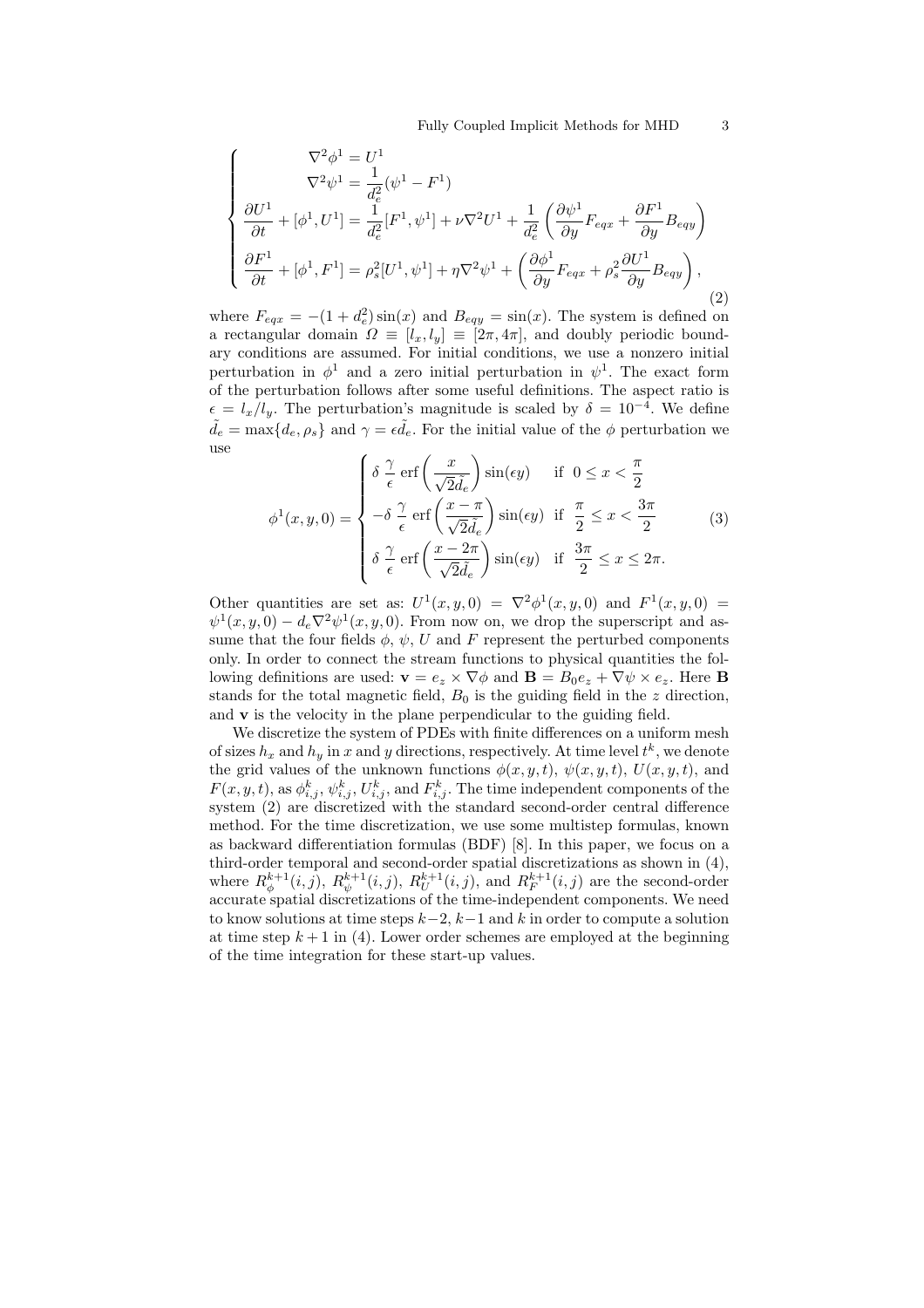4 Serguei Ovtchinnikov, Florin Dobrian, Xiao-Chuan Cai, David Keyes

$$
\begin{cases}\nR_{\phi}^{k+1}(i,j) = 0 \\
R_{\psi}^{k+1}(i,j) = 0 \\
\frac{h_x h_y}{6\Delta t} \left(11U_{i,j}^{k+1} - 18U_{i,j}^k + 9U_{i,j}^{k-1} - 2U_{i,j}^{k-2}\right) - R_U^{k+1}(i,j) = 0 \\
\frac{h_x h_y}{6\Delta t} \left(11F_{i,j}^{k+1} - 18F_{i,j}^k + 9F_{i,j}^{k-1} - 2F_{i,j}^{k-2}\right) - R_F^{k+1}(i,j) = 0\n\end{cases}
$$
\n(4)

#### 3 One-level Newton-Krylov-Schwarz Method

At each time step, the discretized fully coupled system of equations (4) can be represented by  $G(E) = 0$ , where  $E = {\phi, \psi, U, F}$ . The unknowns are ordered mesh point by mesh point, and at each mesh point they are in the order  $\phi$ ,  $\psi$ , U, and F. The mesh points are ordered subdomain by subdomain for the purpose of parallel processing. The system is solved with a one-level Newton-Krylov-Schwarz (NKS), which is a general purpose parallel algorithm for solving systems of nonlinear algebraic equations. The Newton iteration is given as:  $E_{k+1} = E_k - \lambda_k J(E_k)^{-1} G(E_k)$ ,  $k = 0, 1, ...,$  where  $E_0$  is a solution obtained at the previous time step,  $J(E_k) = G'(E_k)$  is the Jacobian at  $E_k$ , and  $\lambda_k$  is the steplength determined by a linesearch procedure [4]. Due to doubly periodic boundary conditions, the Jacobian has a one-dimensional null-space that is removed by projecting out a constant. The accuracy of the Jacobian solve is determined by some  $n_k \in [0, 1)$  and the condition  $||G(E_k)+J(E_k)s_k|| \leq$  $\eta_k||G(E_k)||$ . The overall algorithm can be described as follows:

- 1. Inexactly solve the linear system  $J(E_k)s_k = -G(E_k)$  for  $s_k$  using a preconditioned GMRES(30) [11].
- 2. Perform a full Newton step with  $\lambda_0 = 1$  in the direction  $s_k$ .
- 3. If the full Newton step is unacceptable, backtrack  $\lambda_0$  using a backtracking procedure until a new  $\lambda$  is obtained that makes  $E_+ = E_k + \lambda s_k$  and acceptable step.
- 4. Set  $E_{k+1} = E_+$ , go to step 1 unless a stopping condition has been met.

In step 1 above we use a right-preconditioned GMRES to solve the linear system; i.e., the vector  $s_k$  is obtained by approximately solving the linear system  $J(E_k)M_k^{-1}(M_ks_k) = -G(E_k)$ , where  $M_k^{-1}$  is a one-level additive Schwarz preconditioner. To formally define  $M_k^{-1}$ , we need to introduce a partition of  $\Omega$ . We first partition the domain into non-overlapping substructures  $\Omega_l$ ,  $l = 1, \dots, N$ . In order to obtain an overlapping decomposition of the domain, we extend each subregion  $\Omega_l$  to a larger region  $\Omega_l'$ , i.e.,  $\Omega_l \subset \Omega_l'$ . Only simple box decomposition is considered in this paper – all subdomains  $\Omega_l$  and  $\Omega'_l$  are rectangular and made up of integral numbers of fine mesh cells. The size of  $\Omega_l$  is  $H_x \times H_y$  and the size of  $\Omega_l'$  is  $H'_x \times H'_y$ , where the H's are chosen so that the overlap, ovlp, is uniform in the number of fine grid cells all around the perimeter, i.e.,  $\omega l p = (H'_x - H_x)/2 = (H'_y - H_y)/2$  for every subdomain. The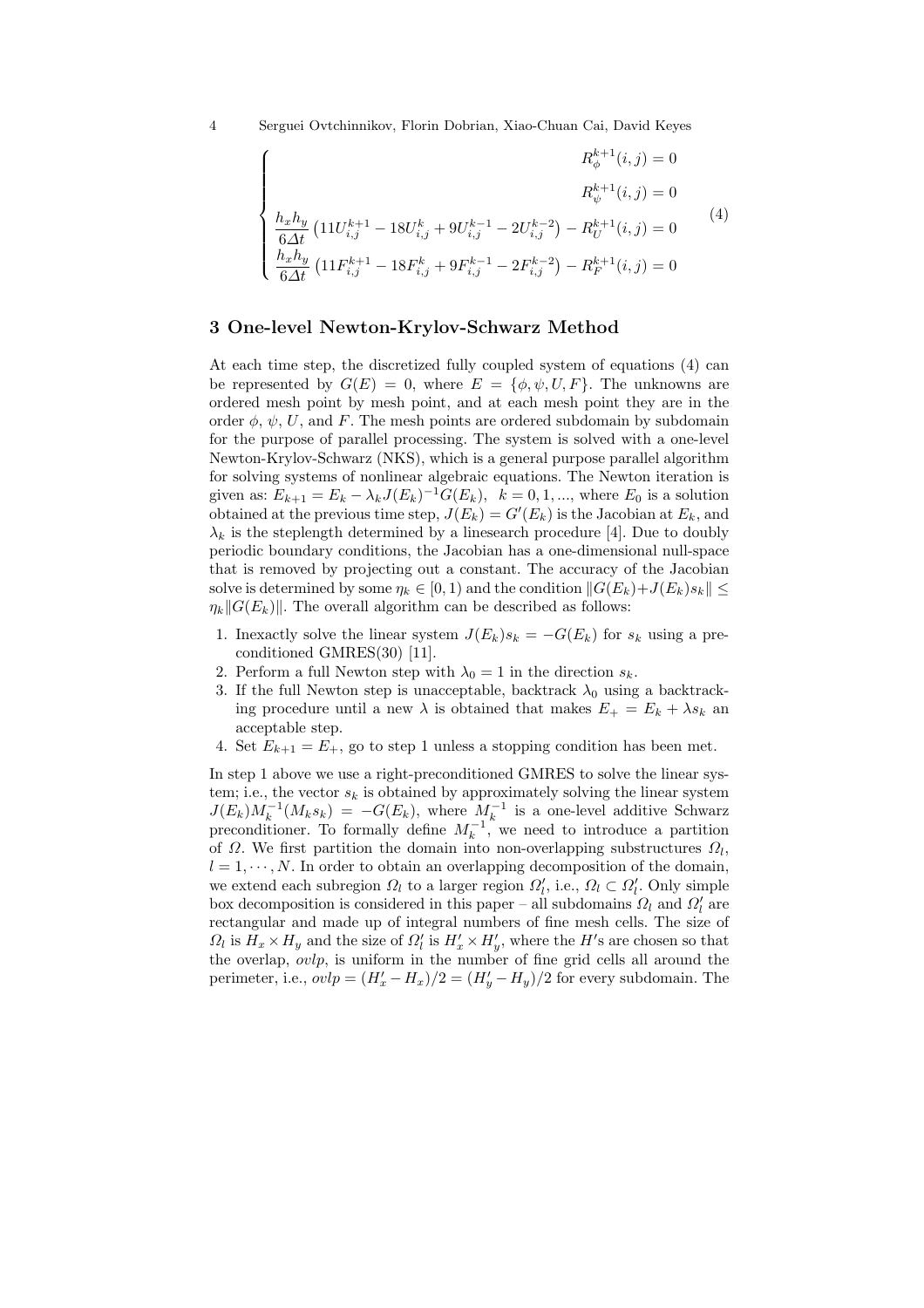boundary subdomains are also extended all around their perimeters because of the doubly periodic physical boundary. On each extended subdomain  $\Omega'_l$ , we construct a subdomain preconditioner  $B_l$ , whose elements are  $B_l^{i,j} = \{J_{ij}\},$ where the node indexed by  $(i, j)$  belongs to  $\Omega'_{l}$ . The entry  $J_{ij}$  is calculated with finite differences  $J_{ij} = 1/(2\delta)(G_i(E_j + \delta) - G_i(E_j - \delta))$ , where  $0 < \delta \ll 1$  is a constant. Homogeneous Dirichlet boundary conditions are used on the subdomain boundary  $\partial \Omega'_l$ . The additive Schwarz preconditioner can be written as

$$
M_k^{-1} = (R_1)^T B_1^{-1} R_1 + \dots + (R_N)^T B_N^{-1} R_N.
$$
 (5)

Let n be the total number of mesh points and  $n'_l$  the total number of mesh points in  $\Omega'_l$ . Then,  $R_l$  is an  $n'_l \times n$  block matrix that is defined as: its 4×4 block element  $(R_l)_{i,j}$  is an identity block if the integer indices  $1 \leq i \leq n'_l$  and  $1 \leq j \leq$ n belong to a mesh point in  $\Omega'_l$ , or a block of zeros otherwise. The  $R_l$  serves as a restriction matrix because its multiplication by a block  $n \times 1$  vector results in a smaller  $n'_l \times 1$  block vector by dropping the components corresponding to mesh points outside  $\Omega'_l$ . Various inexact additive Schwarz preconditioners can be constructed by replacing the matrices  $B_l$  in (5) with convenient and inexpensive to compute matrices, such as those obtained with incomplete and complete factorizations. In this paper we employ the LU factorization.

#### 4 Numerical Results

To illustrate model behavior, we choose nominal values of the inertial skin depth  $d_e = 0.08$  and the ion sound Larmor radius  $\rho_s = 0.24$ . The normalized resistivity and viscosity are chosen in the range  $\eta, \nu \in [10^{-4}, 10^{-2}]$ . Time in the system is normalized to the Alfvén time  $\tau_A = \sqrt{4\pi nm_i} l_x/B_{y0}$ , where  $B_{u0}$  is the characteristic magnitude of the equilibrium magnetic field and  $l_x$ is the macroscopic scale length [7].  $\Omega$  is uniformly partitioned into rectangular meshes up to  $600 \times 600$  in size. The stopping conditions for the iterative processes are given as follows: relative reduction in nonlinear function norm  $||G(E_k)|| \le 10^{-7}||G(E_0)||$ , absolute tolerance in nonlinear function norm  $||G(E_k)|| \leq 10^{-7}$ , relative reduction in linear residual norm  $||r_k|| \leq 10^{-10}||r_0||$ , and absolute tolerance in linear residual norm  $||r_k|| \leq 10^{-7}$ .

A typical solution is shown in Fig. 1. The initial perturbation in  $\phi$  produces a feature-rich behavior in  $\psi$ , U, and F. The four variables in the system evolve at different rates:  $\phi$  and  $\psi$  evolve at a slower rate than F and U. For  $\eta = 10^{-3}$ and  $\nu = 10^{-3}$  we observe an initial slow evolution of current density profiles up to time  $100\tau_A$  and the solution blows up at time near  $290\tau_A$ . In the middle of the domain the notorious " $X$ " structure is developed, as can be seen in the  $F$  contours, where the magnetic flux is reconnected. Similar reconnection areas are developed on the boundaries of the domain due to the periodicity of boundary conditions and the shape of the initial  $\phi$  perturbation. In the reconnection regions sharp current density peaks (Fig. 2 (a)) are formed. We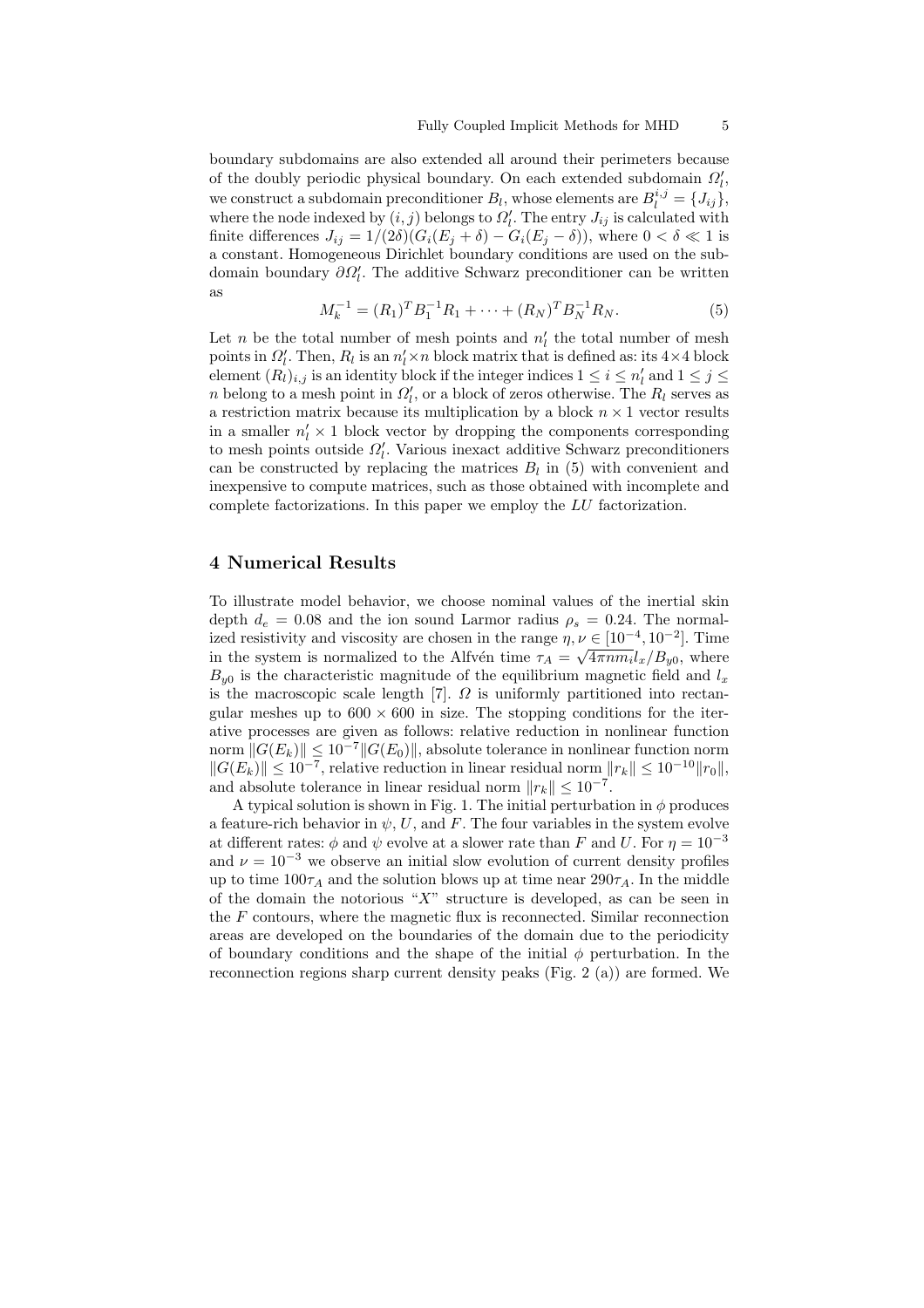

Fig. 1. Contour plots of  $\phi$  (top left),  $\psi$  (top right), U (bottom left), and F (bottom right). The results are obtained on  $300 \times 300$  mesh,  $\Delta t = 1.0\tau_A$ ,  $t = 100\tau_A$ ,  $\eta = 10^{-3}$ ,  $\nu = 10^{-3}$ , implicit time stepping.

compare solutions obtained by our implicit method with these obtained with an explicit method [5]. Fig. 2 (b) shows that the third-order implicit method allows for much larger time steps and produces a solution that is very close to the solution obtained with the explicit algorithm, where the size of the time step is determined by the CFL constraint.

Next, we look at some of the machine dependent properties of the algorithm. Our main focus is on the scalability, which is an important quality in evaluating parallel algorithms. First, we look at the total computing time as a function of the number of subdomains and calculate  $t(16)/t(np)$  which gives a ratio of time needed to solve the problem with sixteen processors to the time needed to solve the problem with  $np$  processors. Fig. 3 shows the results for a  $600 \times 600$  mesh, and an overlap of 6 is used in all cases. We can see that the one-level algorithm scales reasonably well in terms of the compute time. Table 1 illustrates results obtained on a  $600 \times 600$  mesh. The compute time scalability is attained despite the fact that the total number of linear iterations increases with the number of subdomains.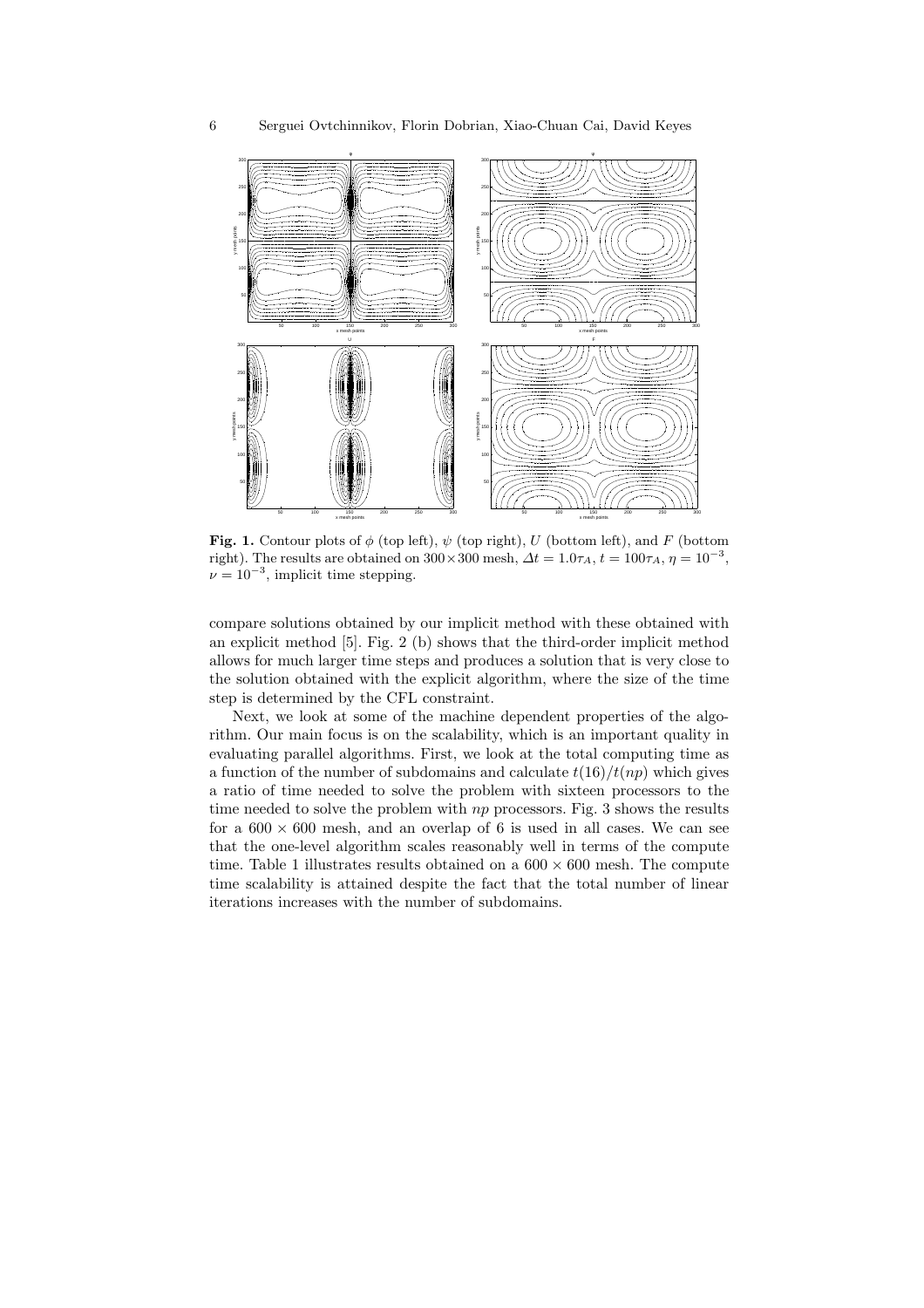

Fig. 2. a) Formation of current density peaks in the reconnection region,  $J$ ,  $100 \times 100$ mesh,  $\eta = 10^{-2}$ ,  $\nu = 10^{-2}$ ,  $\Delta t = 1.0\tau_A$ . b) Comparison plots of J obtained with the explicit method ( $\Delta t = 0.001\tau_A$ ) and the implicit with  $\Delta t = 1.0\tau_A$  at  $t = 200\tau_A$  on  $300 \times 300$  mesh with  $\eta = 10^{-3}$  and  $\nu = 10^{-3}$ .

Table 1. Scalability with respect to the number of processors,  $600 \times 600$  mesh. LU factorization for all subproblems,  $ovlp = 6$ . Time step  $\Delta t = 1.0\tau_A$ , 10 time steps,  $t = 280\tau_A$ . The problem is solved with  $16 - 400$  processors.



**Fig. 3.** Computing time scalability  $t(16)/t(np)$ , 600×600 mesh,  $\eta = 10^{-3}$ ,  $\nu = 10^{-3}$ ,  $\Delta t = 1.0\tau_A$  with 16 – 400 processors,  $t = 280\tau_A$ . The data are collected over 10 time steps. The "∗" shows experimental speedup values and "+" depicts the ideal speedup.